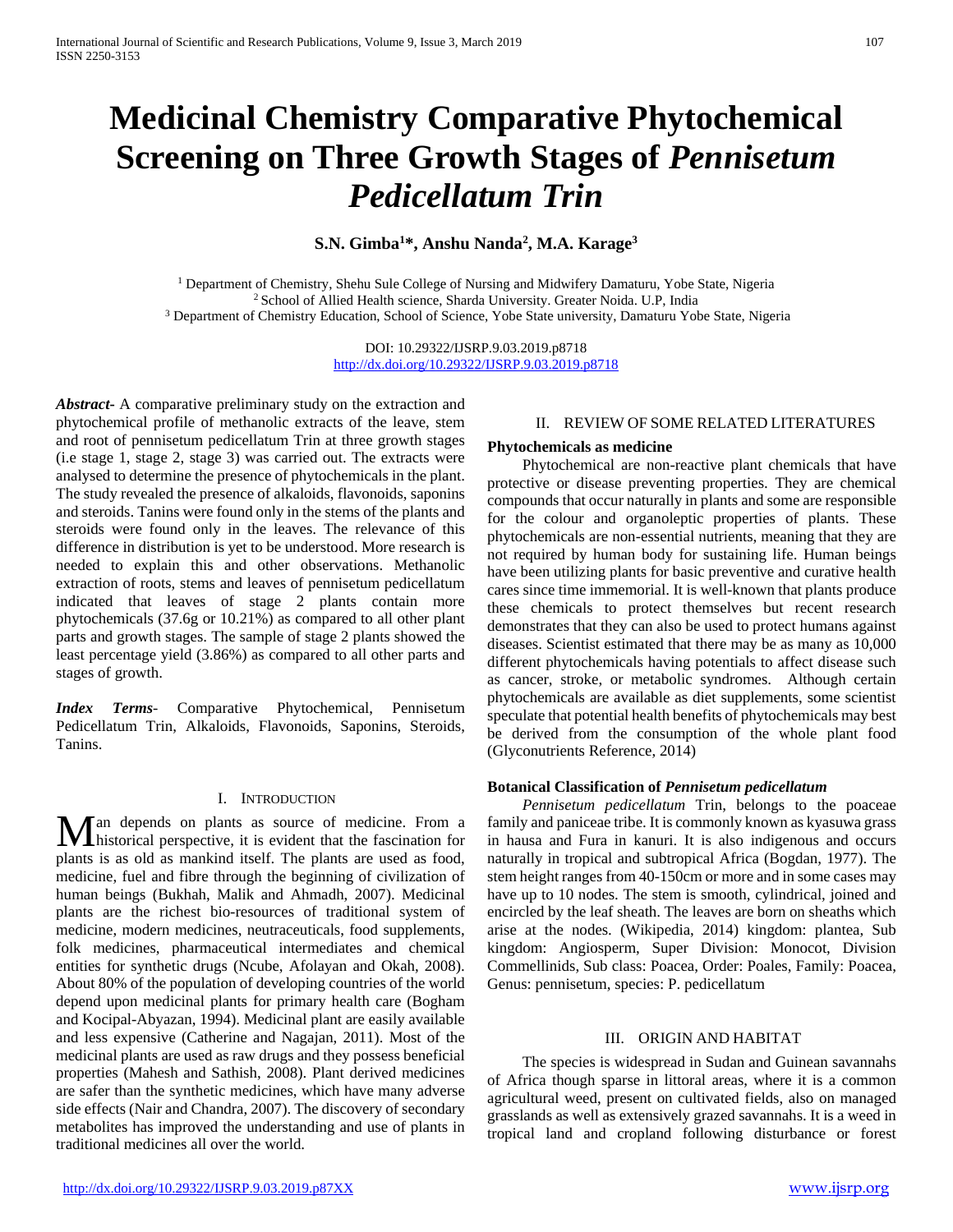clearing, but is less common in forest lands and plantations, performing purely under dense shade. Introduced in India and Nepal; it is also found on cultivated and pasture lands (Shukla et al., 1988, siwokoti and Varma, 1997)

# IV. NUTRITIONAL VALUE OF THE PLANT

 *Pennisetum pedicellatum* Trin, has high crude protein and crude fibre contents. The high protein content was attributed to its leafy nature (i.e having abundant leaves) as crude protein is more concentrated in the leaves. The high fibre was attributed to its steamy nature particularly at the end of growing period. These workers also reported the presence of calcium and sodium in high quantities. The high calcium content in *pennisetum pedicellatum* was thought to be responsible for its high crude fibre content as calcium forms structural components of the cell wall in plants. In addition to these minerals. Ziblim et al. (2012) reported the presence of potassium, phosphorus and magnesium, and that seasonal change does not significantly changes the levels of calcium and magnesium. On the other hand the levels of phosphorus and potassium showed significant variations between the wet and dry seasons.

# V. TYPES OF PHYTOCHEMICALS

 Phytochemicals are chemical compound formed during the plant normal metabolic processes. These chemicals are often referred to as secondary metabolites, it is composed of several classes including; alkaloids, flavonoids, steroids, phenols, Tannins, glycosides and Terpenoids (Harborne, 1973: Okwu and Okwu, 2004). In addition to these substances, plants contain other chemical compounds. These substances can act as agents to prevent undesirable side effect of the main active substances or to assist in the assimilation of the main substances (Anon, 2007).

- 1. **Tannins**: according to Global Britannica, (2014) Tannins (Tanic acid) are group of vegetable chemical products, amorphous, a crystalline in form obtained from various plants. Tannins have variable composition, some of these are described as condense tannins which are phenols of moderate complex structure, and others are esters of glucose or some other sugar with one or more trihydroxybenzoic acids. The empirical formula  $C_{14}H_{14}O_{11}$ , is often used to represent common tannins on the general structure.
- 2. **Saponins** are group of naturally occurring oily glycosides that foam freely when shaken vigorously with water. They occur in a wide variety of plants, including acacia, soapwort, soaproot, California pigweed, and many others. They have a bitter taste and when ingested orally are practically non-poisonous to warm blooded animals. When injected directly into the bloodstream, however, they are dengarous and quikly haemolyse red blood cells. Hydrolysis of a saponin, brought about by acids or by enzymes, gives a sugar (often, but not necessarily, glucose) and sapogenin, the latter being either a triterpene or a steroid. Some of this sugars and saponins are useful as raw materials for synthesis of steroids hormones (Harborne, 1973)
- 3. **Steroids** are a large group of naturally occurring and synthetic lipids, or fat-soluble chemicals, with a great

diversity of physiological activity. Synthetic steroids are well known for their use by athletes as a performance – enhancing drug. There are many different steroids including certain alcohols (sterols), bile acids, hormones, plant compounds, and the poisons found in the skin of some toads, various sterols found in the skin of human beings are transformed into vitamin D when they are exposed to the ultraviolet rays of the sun. Cholesterol, a major contributor to arteriosclerosis, is a sterol.

- 4. **Flavonoids** according to Galeotti et al., 2008. Flavonoids (or bioflavonoids), are also collectively known as vitamin P and citrin representing another class of plant secondary metabolites. According to the IUPAC nomenclature, these metabolites can be classified into three sub classes:
	- a. The flavonoid which are derived from 2 phynylchromen-4-one (2-phenyl-1,4-benzonpyrone) structure
	- b. Isoflavonoids are derived from 3-phenylchromen-4 one (3-phenyl-1,4-benzopyrone) structure and
	- c. Neoflavonoids derived from 4-phenylcoumarine (4 phenyl-1,2-benzopyrone) structure. The three flavonoids subclasses above are all ketonecontaining compounds, and as such they are flavonoids and flavonols. The main class was the first to be termed ''bioflavonoids''. The term flavonoids and bioflavonoid have also been more closely used to describe non-ketone polyhydroxy polyphenol compound which are more specifically termed flavonoids, flavan-3-ols, or catechins (although catechins are actually a subgroup of flavonoids) (Wikipedia, 2011).
- 5. **Alkaloids** according to answer.com, 2014. Alkaloids are basic organic compounds of plant origin, containing combined nitrogen. Alkaloids are amines, so their names usually end in ''ine'' (e.g caffeine, nicotine, morphine, quinine). Most have complex chemical structures of multiple ring systems. They have diverse, important physiological effects on human and other animals like cows, goats, horses, sheep etc but their functions in the plants that produce them are poorly understood (Raymond et al, 2010). Some plants (e.g., opium poppy, ergot fungus) produce many different alkaloids, but most produce only one or a few. Certain plant families, including the poppy family (papaveraceae) and the nightshade family (solanaceae) are particularly rich in them. Alkaloids are extracted by dissolving the plant in dilute acid (answer.com, 2014).

## VI. MATERIALS AND METHODS

 Qualitative analysis of the plant extracts were carried out using standard phytochemical methods as described by Harborne (1973)

## **Apparatus used**:

 Watman No. 1 filter paper, electronic weighing balance (model PA214), thermostatic drying oven (model DNG9202) and soxhlet extractor borosicate glass were used. **Chemicals used:**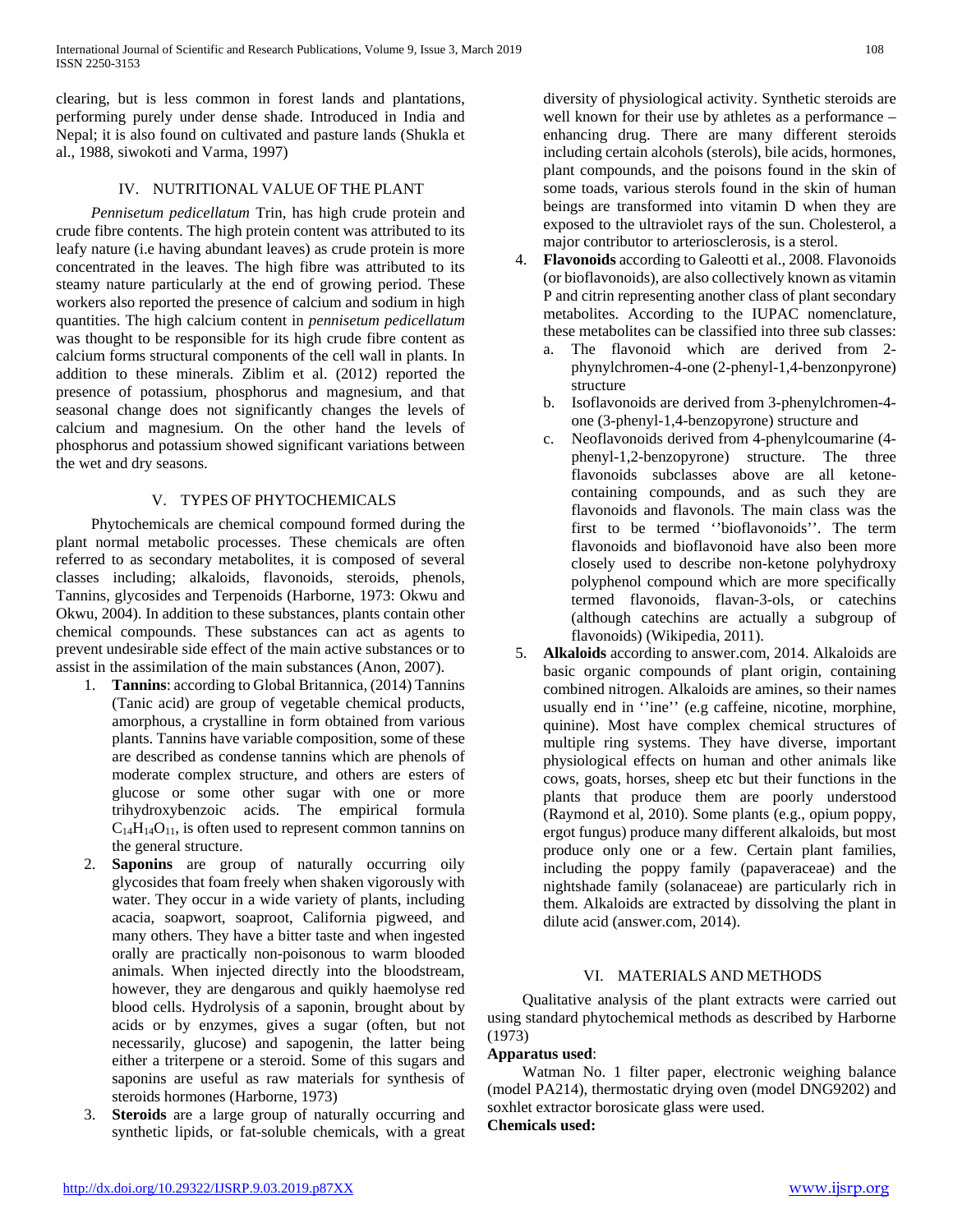Methonal used was from Loba Chemic PVT Ltd, Mumbai. India, iodine crystal, potassium iodide, mercuric and bismuth nitrate are from Hopkins and Williams Co. Ltd, England. All other chemicals used are of high analytical grade produced by BDH, Poole, England.

## **Collection and Preparation of Plant Samples**

 The fresh leaves of *Pennisetum pedicellatum* Trin were collected at Shehu sule College of Nursing compound in Damaturu, yobe state. Nigeria. The plant was identified by a traditional healers attached to biology department of Yobe State University. The plants were grouped according to the stage of growth viz (e.g stage 1, stage 2 and stage 3). Stage 1 represents the very young plant at 6 inches tall; in stage 2 the plant has reached flowering stage but has not started; while stage 3 represents the fully grown plant with well-developed flowers. The sampled plants from each of the stages are further sorted into; root, stem and leaves so that the part of the plant with higher concentration of phytochemical distribution in these parts can be established. The samples were dried in the laboratory at ambient temperature and were grinded to coarse powder. At the end of the drying and grinding process each of the samples was subjected to extraction by soxhlet extraction using methanol as a solvent.

## **Extraction**

 Each plant sample (i.e. root, stem, leaf) was extracted with 250ml of methanol using soxhlet apparatus. The volume of the solvent was reduced to about 50ml using the procedure outline below:

## **Recovery of Extracted Phytochemicals**

 Each extract were filtered through whatman no. 1 filter paper into a washed, oven dried and pre-weighted 1000cm3 roundbottomed flask. This was then mounted to the rotary evaporator which is attached to a receiving flask and condenser, and carefully inserted into water bath (attached to a rotary evaporator) which was then activated and solvent distillation carried on until the volume reduced to about 50cm3 at the end. The extract was transferred into another washed, oven-dried and weighted basin. The remaining solvent was allowed to evaporate in the fume chamber and the extract was then cooled at room temperature and re-weighed.

## **Phytochemical Screening Test**

 The methanolic extracts were separated and tested for the presence of Alkaloids, Flavonoids, saponins, Tannins and as per the procedures outlined below.

## **Test for Alkaloids**

 One gram each of the dried methonolic extract was weighed and placed into two separate test tubes. To the first test tube, 2-3 drops of Dragenoff's reagent were added while to the second tube 2-3 drops of meyer's reagent. The development of orange-red precipitate (turbidity) in the first test tube (with Dragedogff's reagent) or white precipitate (turbidity) in the second test tube (with meyer's reagent) were indicative of the presence of alkaloids. The same procedure was repeated using aqueous extract (cuilel, 1994)

## **Test for Saponins**

 Five grams of the aqueous extract was weighted and placed in a test tube. This was followed by the addition of 5ml de-ionised distilled water. The content was vigorously shaken. The appearance of a persistent froth that lasted for 15 minutes was indicative of the presence of saponins (Brain and Turner, 1975).

# **Test for Flavonoids**

 3ml of each extract was added to 10ml of distilled water and the solution was shaken well, 1ml of 10% NaOH solution was added to the mixture. The appearance of yellow coloration was taken to indicate the present of Flavonoids.

## **Test for Steroids**

 The presence of steroid wasted by the Salkowski's test: 5 drop of concentrated H2SO4 was added to 1ml of each extract in a separate test tube. The appearance of a red coloration indicates the present of steroids.

## **Test for Tannins**

 2ml of each extract in a separate test tube were boiled gently for 2 minute and allowed to cool. To each tube 3 drop of ferric chloride solution were added. The appearance of orange coloration was taken to indicate the presence of Tannins.

# VII. RESULT AND DISCUSSION

 The samples were subjected to solvent extraction with methanol and subsequently screened for phytochemicals. The results of the methanol extraction of total phytochemicals were presented in table 1. It indicates that there were more phytochemicals found in leaves (37.6g or 10.21%) of stage 2 *P*. *Pedicellatum* compared to all other parts and stages. This is followed by the stage 2 stems (22.1g or 6.91%). Comparable percentage quantities were also showed. Stage 2 roots showed the lowest percentage (3.86%) of extracted phytochemicals.

**Table 1**: **Comparative Percentage Quantities of the Plant Parts Used in the Three Stages**

| S/N            | <b>Plant</b>   | Wt.of             | of<br>Wt.      | Percentage     |
|----------------|----------------|-------------------|----------------|----------------|
|                | Part           | <b>Plant Part</b> | <b>Extract</b> | Yield $(\% )$  |
|                | Used           | Used $(g)$        | (g)            |                |
|                |                |                   |                | <b>STAGE 1</b> |
| 1              | Leaf           | 390.1             | 24.6           | 6.31           |
| $\overline{2}$ | Stem           | 427.0             | 26.2           | 6.14           |
| 3.             | Root           | 290.7             | 16.5           | 5.68           |
|                |                |                   |                | <b>STAGE 2</b> |
| 1.             | Leaf           | 368.2             | 37.6           | 10.21          |
| 2.             | Stem           | 319.6             | 22.1           | 6.91           |
| 3.             | Root           | 334.2             | 12.9           | 3.86           |
|                | <b>STAGE 3</b> |                   |                |                |
| 1.             | Leaf           | 409.0             | 22.8           | 5.58           |
| 2.             | Stem           | 420.0             | 24.8           | 5.91           |
| 3.             | Root           | 279.0             | 13.2           | 4.73           |

 Based on the above finding it can be concluded that *pennisetum pedicellatum* leaves could be more effective as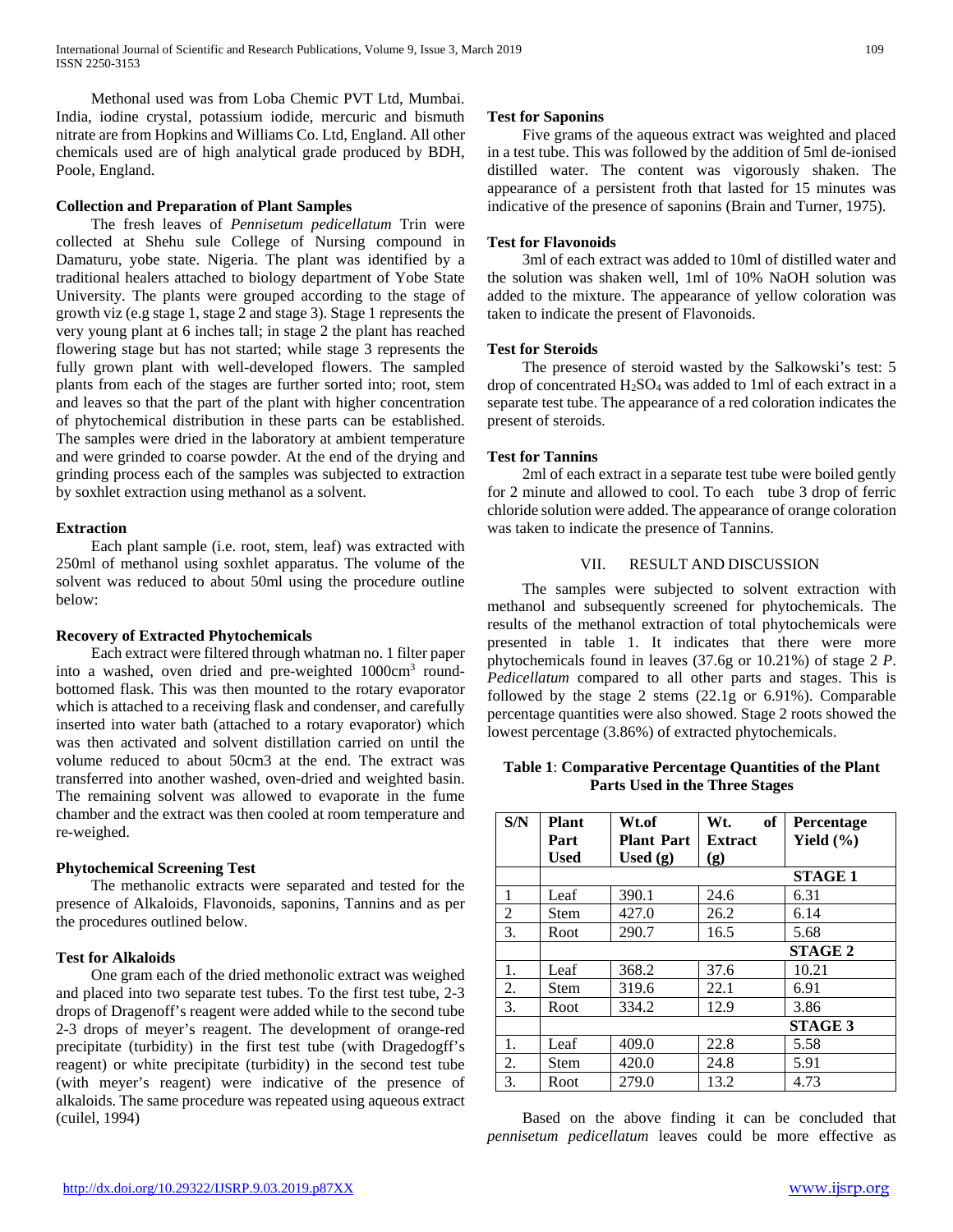medicinal plant with more phytochemical. The present study corroborates the traditional use of fresh leaves of this plant in stopping bleeding from fresh cuts and preventing infection.

#### **Phytochemical Screening**

 Methanolic extracts of *P*. *Pedicellatum* leaves, stem and roots were subjected to phytochemical screening using established method described elsewhere (Harborne, 1973). The results revealed presence of flavonoids, alkaloids, tannins, saponins and steroids in all the plant parts in the 3 stages studied as shown in table 2-4. The result also revealed that tanins are not present in all the leaf samples of the three stages studied. These phytochemicals are found only in stem extracts of the stages of growth. NB furthermore, steroids are only found in the leaves of *P*. *Pedicellatum* as they were not detected in the stems and roots. More alkaloids were detected in the roots of *P. Pedicellatum*. It should be noted that no phytochemical screening was performed on *P. Pedicellatum* prior to this study. Most of the research works carried out earlier was centred on the nutritional value of this plant as a good fodder for animals (Ziblim et al, 2012, Waziri et al, 2013). However, some workers (Evans, 2005, Okaraonye and Ikewuchi, 2009 and Purewal, 2014) who worked on two other pericettum species, namely *P*. *purpureum* and *P. glaucum* have revealed the presence of flavonoids, saponnins in this species. Tannins and alkaloids are found in *P. purpureum* but were not detected in *P. glaucum* (purewal, 2014). The importance of these differences in the distribution of phytochemical is yet to be clearly understood, but further research works may reveal the secret.

#### **TABLE 2:** *Phytochemical screening of the leaves, stem and root of the stage 1 (pennesetum pedicellatum*

| S/N | <b>SAMPLES</b>  | <b>LEAVES</b> | <b>STEM</b> | <b>ROOT</b> |
|-----|-----------------|---------------|-------------|-------------|
|     | Alkaloids       |               |             |             |
| ∍   | Flavonoids      |               |             |             |
| 3.  | Saponins        |               |             |             |
|     | Tannins         |               |             |             |
|     | <b>Steroids</b> |               |             |             |
|     |                 |               |             |             |
|     |                 |               |             |             |

 $Key: += present; - = absent$ 

**TABLE 3 Phytochemical Screening of the leaves, stem and roots of stage 2** *pennesetum pedicellatum*

| S/N | <b>SAMPLES</b> | <b>LEAVES</b> | <b>STEM</b> | <b>ROOT</b> |
|-----|----------------|---------------|-------------|-------------|
|     | Alkaloids      |               |             |             |
|     | Flavonoids     |               |             |             |
|     | Saponins       |               |             |             |
|     | <b>Tannins</b> |               |             |             |
|     | Steroids       |               |             |             |

# **TABLE 4: Phytochemical screening of the leaves, stem and roots of stage 3** *pennesetum Pedicellatum*

| S/N | <b>SAMPLES</b> | EAVES | TEM | <b>ROOT</b> |
|-----|----------------|-------|-----|-------------|
|     | Alkaloids      |       |     |             |
|     | Flavonoids     |       |     |             |

| <b>Saponins</b> |  |   |
|-----------------|--|---|
| Tannins         |  | - |
| Steroids        |  |   |

 The metabolites are of various pharmacological importances which have been reported in some genius of the plant like *pennisetum purpureum* by Okoraonye and Ikewuchi, 2009; these secondary metabolites are reported to have varied in uses as antimicrobial and other physiological activities (Sofowara, 1980). There is the need to carry out studies on antimicrobial activities as well as determining factors responsible for bleeding.

## VIII. CONCLUSION

 The present study has revealed that the leaves stems derived from *pennisetum pedicellatum* plants just before flowering stage (i.e stage 2) generally contained higher amounts of phytochemicals. Phytochemical screening has shown the presence of alkaloids, flavonoids, saponins and steroids in leaves, root and stems of the plant at the three stages of growth studied. Tannins are absent in *P. pedicellatum* and steroids are only found in the leaves. These findings indicate that stage 2 plant leaves and stems can be used for medical purposes.

#### **REFERENCES**

- [1] Bogham, A.V. (1997) pasture and Fodder plants (grasses and legumes), longman press, new york, U.S.A. pp, 1-39, 229-31.
- [2] Bukhah E., Malik, S.A., Ahmadh S.S, (2007). Estimate of Nutritional Value and Trace Elementa Content of Carthamus Oxyacantha Eruca Sativa and Plantago ovato. Pak Bok, 39(4)1181- 1187.
- [3] Catherinc L, Nagarajan PN. (2011) Preliminary Phytochemical analysis and Antibacterial activity leaf extract of Vitex leucoxlon L.F Int J Curr Pharm Res,; 13:71-73
- [4] Evans, W.S., 2005. Trease and Evans Pharmacognosy. 15<sup>th</sup> edition Elselvier, India
- [5] Harborne J.B. (1973). Phytochemical Methods; a guide to modern techniques to plants analysis.
- [6] Mahesh, B. sathish, S., (2008) antimicrobial activity of some important medicinal plant against plant and human pathogens. World J. of Agric science, Vol. 4(s): 839-843
- [7] Ncube, N.S., Afolayan, A.J., Okoh, A.I (2008) Assessment Techniques of Antimicrobial Properties of Natural Compounds of Plant Origin Current Method and Future Trends. *African journalist biotechnology Vol. 7(12): 1797-1806*
- [8] Sofowara, A. (1980). Guideline for research promotion and development in traditional medicine nig. J. pharmacy. Vol. 11, Pp 117-118
- [9] Sukhvinder singh purewal (2014). Phytochemical analysis of a ethanolic extract of different pearl millet (p.glaucum) variety. J. Nat, pro plant research Vol. 4(5) Pp. 19-23
- [10] Okaraonye, C.C. and Ikewuchi, J.C (2009) nutritional and anti-nutritional components of p. purpureum (schumach). Pakistan journal of nutrition, Vol. 8(1), Pp, 32-34
- [11] Waziri, A.F, anka, S.A, Bala, A.Y and Shehu, H. (2013). A comperative analysis of nutrients and mineral elements content of and ropogon gayanus kunth and pennisetum pedicellatum trin. *Nigerian journals of basic and applied science* Vol. 21 (i) Pp. 60-64
- [12] ziblim, I.A, timothy, K.A and Philip, A; (2012) effect of season on the mineral (potassium, calcium, phosphorus and magnesium) levels of peanisetum pedicellatum in northern Ghana greener journals of agricultural science, Vol. 2(7), Pp. 329-333